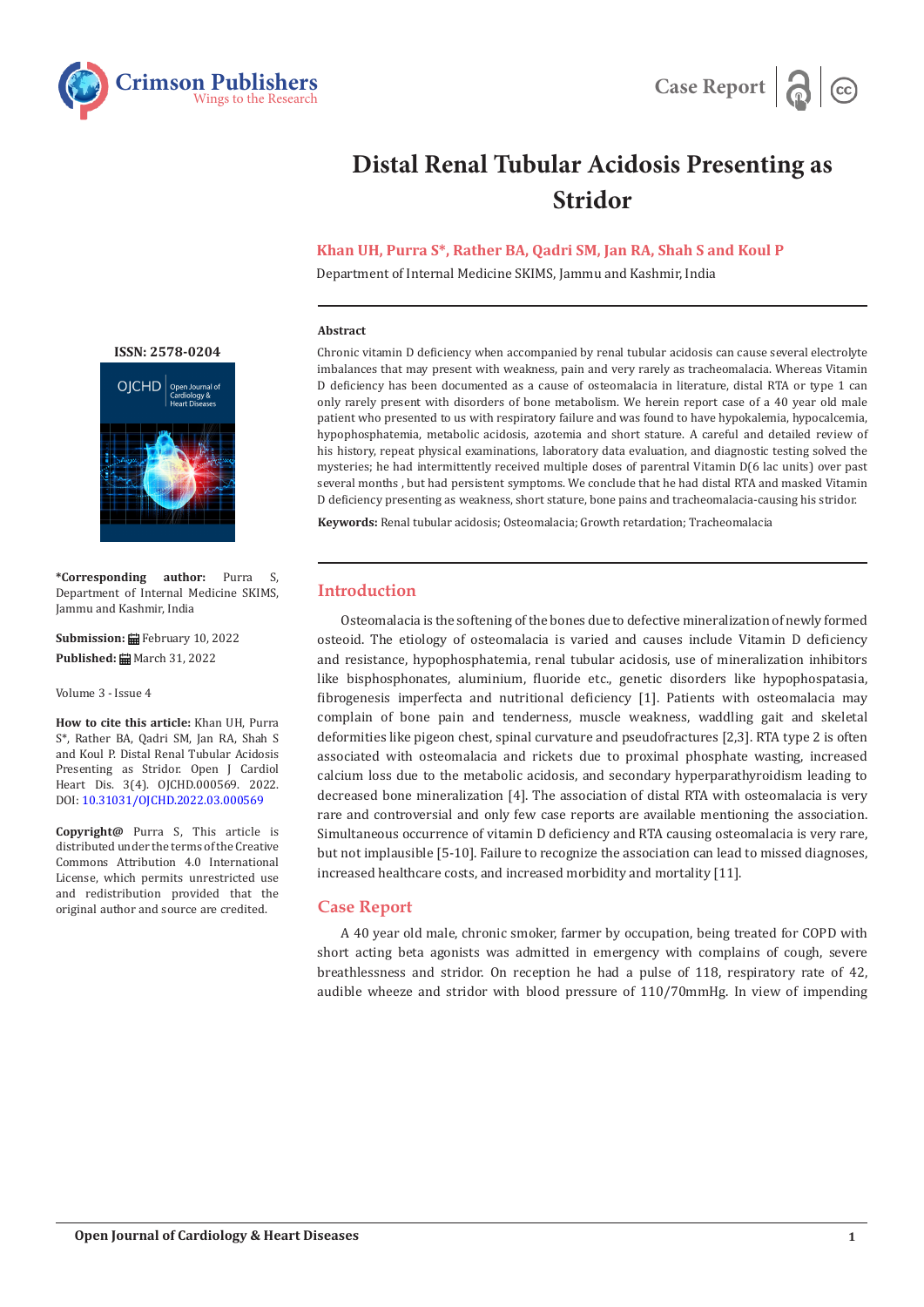respiratory failure, patient had to be intubated and was shifted to ICU. His attendant gave history of ingestion of peanuts by the patient due to which his breathlesness and stridor were attributed to anaphylactic reaction due to ingestion of peanuts (revealed on history). On further probing, patient gave history of recurrent episodes of brassy cough, stridor and breathlessness off and on for past many years. His other significant history included numbness of extremeties, fatigue, bone pains, muscle spasms and short sightedness. His anthropometry revealed body weight of 42kg (< 5 percentile), height-148cm (-2.3 SD from average), BMI of 19.17kg/ m2 equal upper and lower segment-74cm, arm span-150cm. Chest examination revealed bilateral crepitations with stridor. Cardiovascular and abdominal examination was unremarkable and neurological assessment revealed a positive Grover's sign.

Investigations revealed haemoglobin of 12.6g/dl, with a total leucocyte count of 16x109 cells/mm3, 90% of which were neutrophils and a normal thrombocyte count of 1.5 x106. His ESR was 12 and CRP was >6. His biochemistry revealed azotemia (serum creatinine 1.99,2.04,2.3,1.56), hypocalcemia (7.86,7.73,8.15), hypophosphatemia (2.13,1.05,1.85), hypokalemia (3,2.7,2.9,3.1), high ALP-(195,205 IU/l) and a normal lipid profile. He had a partially compensated metabolic acidosis with pH of 7.25; plasma HCO3- of 16.5; pco2 of 23 and pO2 of 56, with a corresponding urine pH of 6.2. His CPK was 83 and LDH was high (508). His intact PTH was high (374.2, 246pg/ml), 25(OH)D (41,46g/ml) and 1,25(OH) D (96.10pmol/l) were normal with a low 24hr urinary calcium of 85.5mg/day. Vasculitis profile and CTD profile were negative, serum anti Ro and anti La antibodies were negative, and 24-hour urinary protein was normal (100mg/24hrs). He had an ejection fraction of 68%, concentric LVH, grade 1 diastolic dysfunction with sclerotic aortic valve on transthoracic echocardiography. Pure tone audiometry was normal and ophthalmological assessment revealed hypermetropia. HRCT of the chest revealed a thick walled trachea and peripheral bronchus with marked terminal narrowing. Expiratory scan demonstrated marked collapse with tracheal diameter of 3.4 mm. Inspiratory phase maximum tracheal diameter was 11.6mm in coronal section and 12.6mm in AP view with I:E ratio-4:1. Pulmonary Function Test (PFT) revealed an FEV1/ FVC ratio of 0.4, FEV1 of 20% and a loop suggestive of dynamic intra-thoracic obstruction (Figure 1a). Radiography of long bones revealed osteopenia, bowing of long bones and presence of faint loser's zones (Figures 1,2 & 3). Bone densitometry revealed a Z-score of less than-2.5 SD suggesting osteoporosis. Ultrasound of abdomen showed small sized kidneys (right-8x 2.4, left kidney-7.6x3cm), with altered echo pattern and CMD without any stones or nephrocalcinosis. In view of intermittent episodes of breathlesness and stridor, multiple possibilities like COPD, inflammatory conditions like relapsing polychondritis, congenital anomalies like presence of vascular rings, malignancy, and idiopathic conditions like Mouiner-Kuhn syndrome, Kenne Caffey's syndrome etc.. were considered, but no single diagnosis could explain his illness.

He had intermittently received multiple doses of parentral Vitamin D (6 lac units) over past several months and no plausible cause could be ascertained to explain his biochemistry which

was otherwise suggestive of vitamin D deficiency and RTA-type I. Osteomalacia was suspected, which was confirmed by elevated serum PTH level (259.8pg/mL) low serum calcium and phosphorus levels and elevated ALP. However, his vitamin D levels were normal which can be explained by the fact that he had recently received multiple doses of parentral vitamin D. Distal RTA was suspected as the patient's urine was alkaline in presence of metabolic acidosis. In addition, he had hypokalemia and there was no evidence of protein urea or glucosuria. Considering distal RTA as one of the rare causes of osteomalacia, and short stature, azotemia and vitamin D deficiency being manifestations of this disease, we diagnosed this patient as a case of distal RTA with masked Vitamin D deficiency presenting as respiratory failure due to tracheomalacia caused by demineralization of tracheal cartilage. He was started on sodium bicarbonate 500mg tablets thrice daily with vitamin D3 of 60,000IU weekly for 1 month and calcium carbonate of 500mg twice daily.



**Figure 1:** Severe osteopenia of knee joint.



**Figure 1a:** Loop curve revealing dynamic intrathoracic obstruction.

#### **Discussion**

Although osteomalacia is common in proximal renal tubular acidosis, it can occur in distal renal tubular acidosis as well though not common. In the current case, stridor due to tracheomalacia,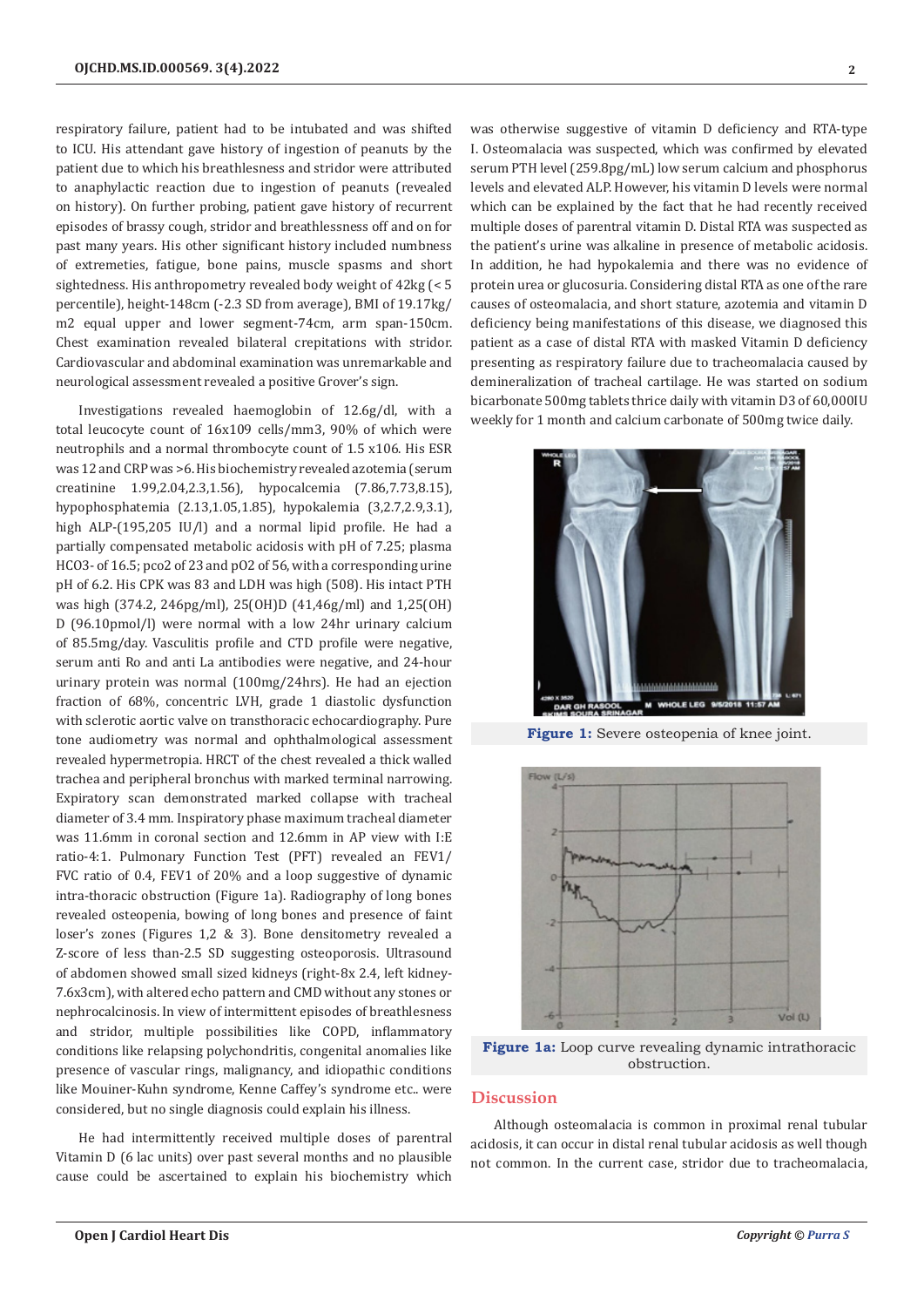weakness and bone pain was secondary to osteomalacia. We consider osteomalacia in this patient to be multifactorial, both due to distal RTA and Vitamin D deficiency. Stridor is a harsh, high-pitched wheezing or vibrating sound that results from turbulent airflow in the upper airways and results from a narrowing of a central airway or the larynx caused by a foreign body, a tumor, infection, or edema. Stridor is a common respiratory symptom associated with upper respiratory diseases, yet it's relation with hypocalcemia is not widely appreciated. Hypocalcemia, as a cause of stridor in medical literature is sparce and only 13 cases have been reported so far: four from each of USA, and UK, two from each of Spain and India, and one from Taiwan [12]. Vitamin D deficiency causes a reduction in serum calcium, which stimulates the production of extra PTH to mobilize and maintain calcium from bone and cartilage for more vital cells of the body, brain, heart and blood [13].



**Figure 2:** X ray revealing bowing and severe osteopenia of humerus.



**Figure 3:** Faint loser's zone.

In this case, patient also had hypokalemia with a high urinary pH, despite having low plasma bicarbonate, indicated the existence of distal RTA. Renal Tubular Acidosis type I is caused by impaired distal acidification and is characterized by inability to lower urinary pH maximally (pH <5.5) under the stimulus of systemic acidemia. In general, HCO3- reabsorption is quantitatively normal [3]. Ca excretion is usually increased in distal RTA leading to rickets in children and osteomalacia in adults. Contrary to this, our patient had hypocalciuria which was due to vitamin D

supplementation which he has been receiving from past one month leading to decreased excretion of calcium in the urine. In most cases, type 1 RTA develops secondary to systemic disorders like Sjögren's syndrome, chronic active hepatitis or Systemic Lupus Erythematosus (SLE) and hypergammaglobulinemia, but it can be sporadic or familial (inherited as autosomal dominant, X-linked or recessive condition) as well. The present case can be considered as a sporadic cause of distal RTA, since other possible causes such as urological/liver disorder, autoimmune disorder (as ANA, SSA and SSB were negative), drugs, toxins and rhabdomyolysis were absent. Distal RTA or RTA type 1 can induce osteomalacia, although not as common as proximal RTA or RTA type 2 [4,12]. A plausible explanation could be that there is an increased calcium phosphate release from bone as a result of buffering effect of bone in excess acidic condition. Besides, there is also reduction in tubular calcium reabsorption secondary to chronic acidosis and secondary hyperparathyroidism which increases renal phosphate excretion and leads to hypophosphatemia due to the ability of parathyroid hormone in inhibiting proximal renal tubule phosphate transport.

There is a study published in 2004 by Domronkitchaiporn et al. [14], which compared the bone histomorphometry in patients with Distal Renal Tubular Acidosis (dRTA) to healthy subjects and showed decreased bone formation rate in patients which improved significantly after alkaline therapy. They demonstrated that metabolic acidosis per se, through its effect on osteoclasts and to a lesser extent on osteoblasts, may result in an alteration in the production of various noncollagenous proteins. On treatment of metabolic acidosis with alkali therapy not only did the bone histomorphometry improve significantly, the osteoblastic as well as osteoclastic activity was also suppressed [14]. We conclude that it is imperative to identify association of RTA and vitamin D deficiency as a cause of osteomalacia in such patients because only vitamin D supplementation with calcium may not be sufficient to improve their bone mineralization. Metabolic acidosis needs to be corrected with regular sodium bicarbonate in addition to recommended vitamin D supplementation to ascertain full recovery in such patients. This case was presented as "a weekly case presentations at Sheri-Kashmir Institute of Medical Sciences." No potential conflict of interest relevant to this article was reported. Disclosure forms provided by the authors are available with the full text of this article.

#### **References**

- 1. Uday S, Högler W (2017) Nutritional rickets and osteomalacia in the twenty-first century: Revised concepts, public health, and prevention strategies. Curr Osteoporos Rep 15(4):293-302.
- 2. Longo DL, Fauci AS, Kasper DL, Hauser SL, Jameson JL, et al. (2013) Manual of medicine. (18<sup>th</sup> edn), McGraw Hill, United States.
- 3. Fukumoto S, Ozono K, Michigami T, Minagawa M, Okazaki R, et al. (2015) Pathogenesis and diagnostic criteria for rickets and osteomalacia-proposal by an expert panel suppported by ministry of health, labour and welfare, Japan, the Japanese society for bone and mineral research and the Japan endocrine society. Endocr J 62(8): 665-671.
- 4. Brenner RJ, Spring DB, Sebastian A, McSherry EM, Genant HK, et al. (1982) Incidence of radiographically evident bone disease, nephrocal-